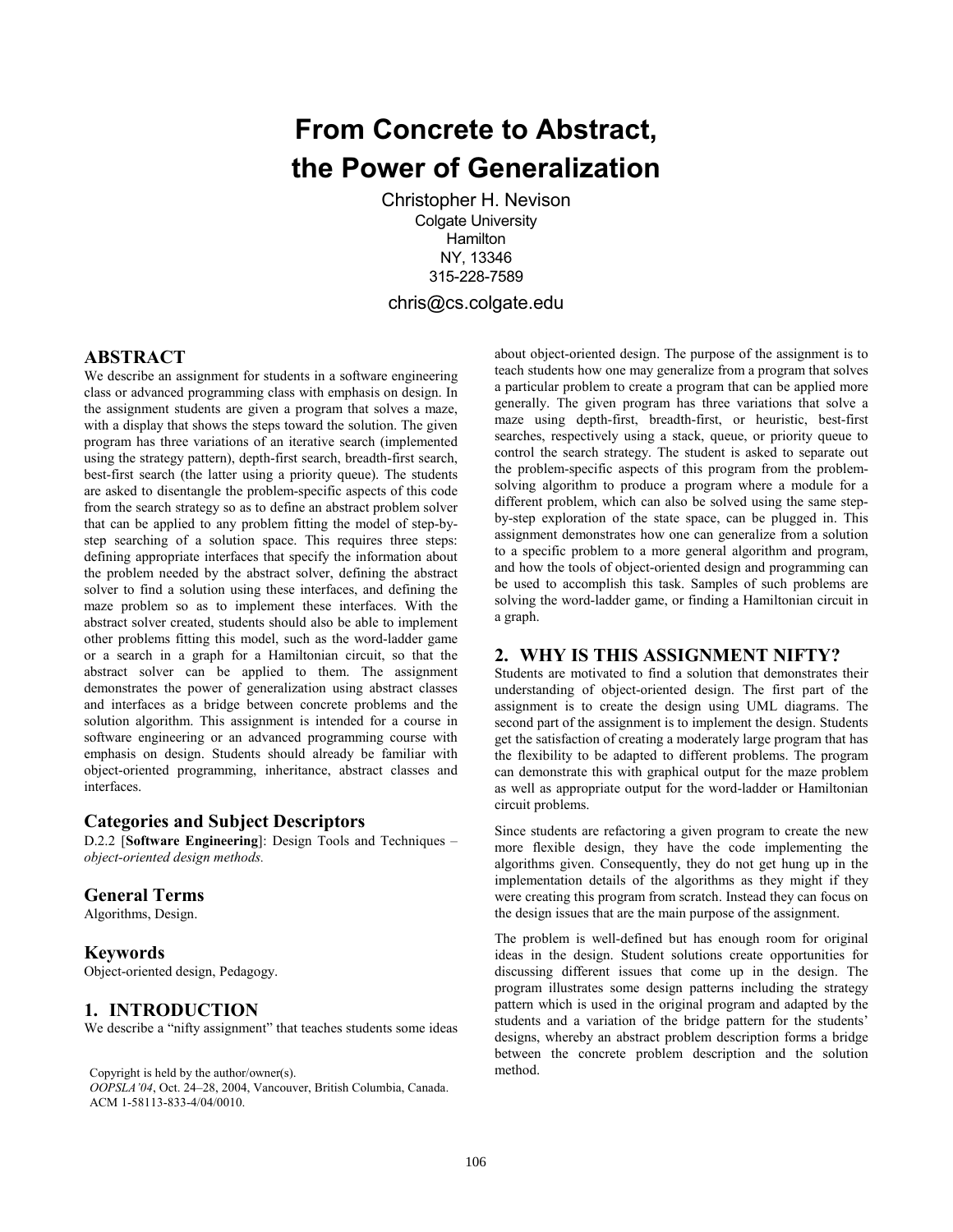

## **3. TARGET AUDIENCE**

The target for this assignment are students that have already had an introduction to object-oriented programming and are learning more advanced design and programming techniques, either in an advanced programming class or a software engineering class.

Students should understand object-oriented programming in Java. They should understand inheritance and the use of abstract classes and interfaces. The initial program given here is in Java, so the students are expected to implement their new design in Java as well; however, this same assignment could be converted to another object-oriented language.